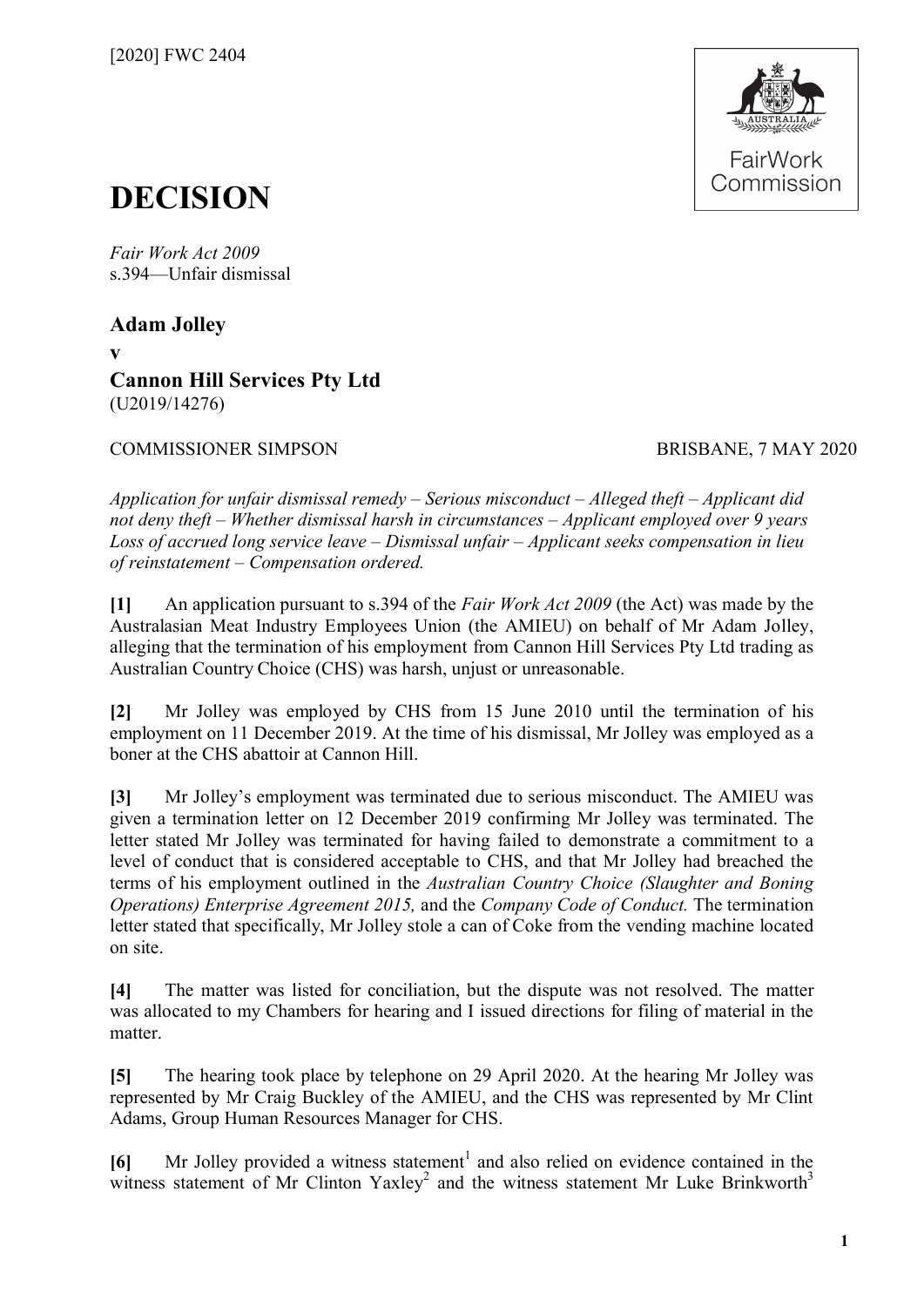who were both fellow employees at the Cannon Hill abattoir. Neither Mr Yaxley or Mr Brinkworth were required for cross examination and their statements were admitted into evidence uncontested.

**[7]** CHS did not file any witness statements or submissions in the matter. CHS provided by way of material the Form F3 Employer Response Form and an email from Ms Sue Hughes, Office and Accounts Manager of Personalised Vending, the business which provided and maintained the vending machines at CHS's Cannon Hill abattoir. Mr Buckley did not object to the email from Ms Hughes being identified as a document to be put before the Commission although it was not tendered as evidence through a witness.

# **RELEVANT LEGISLATION**

**[8]** s.394 of the Act sets out:

# **"394 Application for unfair dismissal remedy**

(1) A person who has been dismissed may apply to the FWC for an order under Division 4 granting a remedy.

Note 1:Division 4 sets out when the FWC may order a remedy for unfair dismissal.

Note 2:For application fees, see section 395.

Note 3:Part 6 1 may prevent an application being made under this Part in relation to a dismissal if an application or complaint has been made in relation to the dismissal other than under this Part.

- (2) The application must be made:
	- (a) within 21 days after the dismissal took effect; or
	- (b) within such further period as the FWC allows under subsection (3).

(3) The FWC may allow a further period for the application to be made by a person under subsection (1) if the FWC is satisfied that there are exceptional circumstances, taking into account:

(a) the reason for the delay; and

(b) whether the person first became aware of the dismissal after it had taken effect; and

(c) any action taken by the person to dispute the dismissal; and

(d) prejudice to the employer (including prejudice caused by the delay); and

(e) the merits of the application; and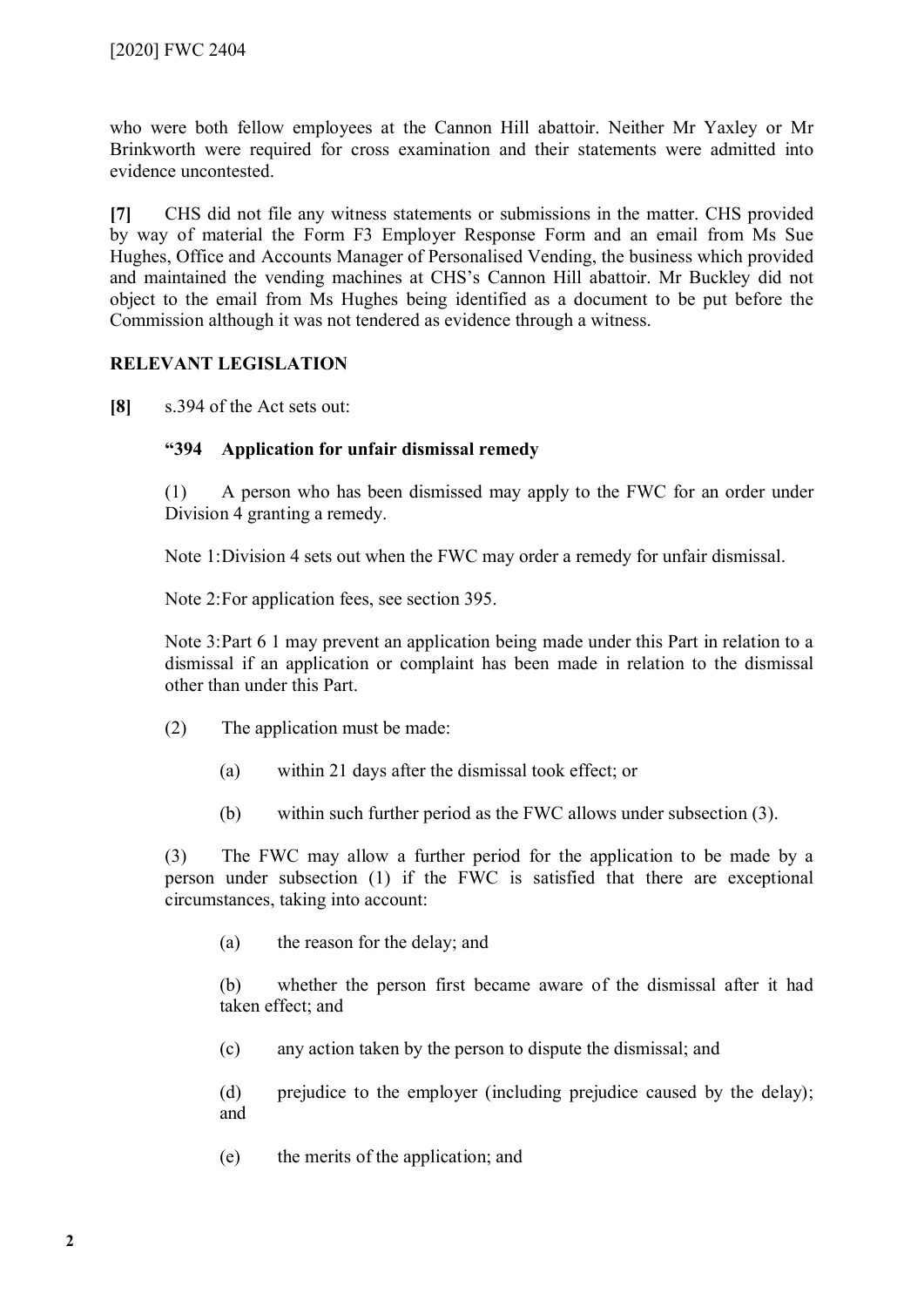- (f) fairness as between the person and other persons in a similar position."
- **[9]** Further, ss.385 and 387 relevantly provide as follows:

## "**385 What is an unfair dismissal**

A person has been unfairly dismissed if the FWC is satisfied that:

- (a) the person has been dismissed; and
- (b) the dismissal was harsh, unjust or unreasonable; and

(c) the dismissal was not consistent with the Small Business Fair Dismissal Code; and

(d) the dismissal was not a case of genuine redundancy.

Note: For the definition of consistent with the Small Business Fair Dismissal Code: see section 388."

#### "**387 Criteria for considering harshness etc**.

In considering whether it is satisfied that a dismissal was harsh, unjust or unreasonable, the FWC must take into account:

(a) whether there was a valid reason for the dismissal related to the person's capacity or conduct (including its effect on the safety and welfare of other employees); and

(b) whether the person was notified of that reason; and

(c) whether the person was given an opportunity to respond to any reason related to the capacity or conduct of the person; and

(d) any unreasonable refusal by the employer to allow the person to have a support person present to assist at any discussions relating to dismissal; and

(e) if the dismissal related to unsatisfactory performance by the person whether the person had been warned about that unsatisfactory performance before the dismissal; and

(f) the degree to which the size of the employer's enterprise would be likely to impact on the procedures followed in effecting the dismissal; and

(g) the degree to which the absence of dedicated human resource management specialists or expertise in the enterprise would be likely to impact on the procedures followed in effecting the dismissal; and

(h) any other matters that the FWC considers relevant."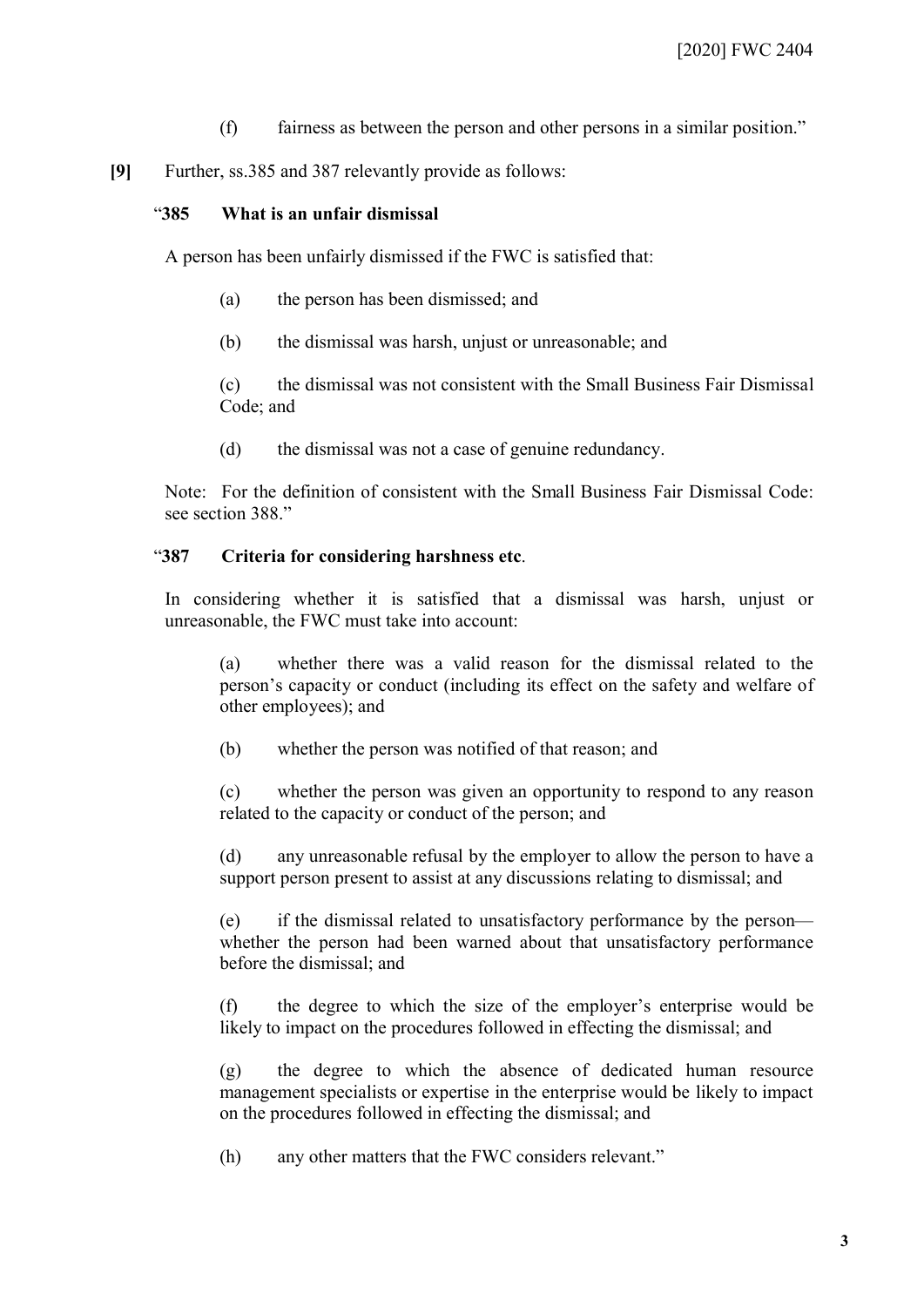**[10]** As to any remedy to be ordered, s.390 provides:

## "**390 When the FWC may order remedy for unfair dismissal**

(1) Subject to subsection (3), the FWC may order a person's reinstatement, or the payment of compensation to a person, if:

(a) the FWC is satisfied that the person was protected from unfair dismissal (see Division 2) at the time of being dismissed; and

(b) the person has been unfairly dismissed (see Division 3).

(2) The FWC may make the order only if the person has made an application under section 394.

(3) The FWC must not order the payment of compensation to the person unless:

(a) the FWC is satisfied that reinstatement of the person is inappropriate; and

(b) the FWC considers an order for payment of compensation is appropriate in all the circumstances of the case.

Note: Division 5 deals with procedural matters such as applications for remedies."

# **EVIDENCE AND SUBMISSIONS**

**[11]** There is no significant factual contest between the parties as to the events leading to Mr Jolley's dismissal and so it is appropriate to set them out in brief here.

**[12]** On 22 November 2019, Mr Jolley was on a break and noticed the vending machine door of one of the vending machines in the upstairs break room at the Cannon Hill abattoir was open. Mr Jolley at first pushed the door shut, but then reopened the door and took a single can of soft drink without paying for it.

**[13]** Mr Jolley said that the day he took the soft drink from the vending machine was the last day before the plant shut down for annual maintenance and that the plant was shut until early December. Mr Jolley said upon his return to work on 4 December 2019, he started work but was later called to the office, where he met with Ms Renee Broanda (CHS's HR advisor) and Mr Steven Morris (CHS's production manager).

**[14]** Mr Jolley said that he was asked if he wanted Mr Warren Reynolds, the AMIEU representative for the boning room, present at the meeting. Mr Jolley said it would depend on what the meeting was about and was showed a photo of him walking away from a vending machine and asked if it was him in the photo. Mr Jolley said at this point they had better get Mr Reynolds and the meeting stopped until Mr Reynolds arrived.

**[15]** Mr Jolley was asked at the meeting if it was him in the photo and Mr Jolley agreed that it was. Mr Jolley was advised CHS had footage of him taking a soft drink from the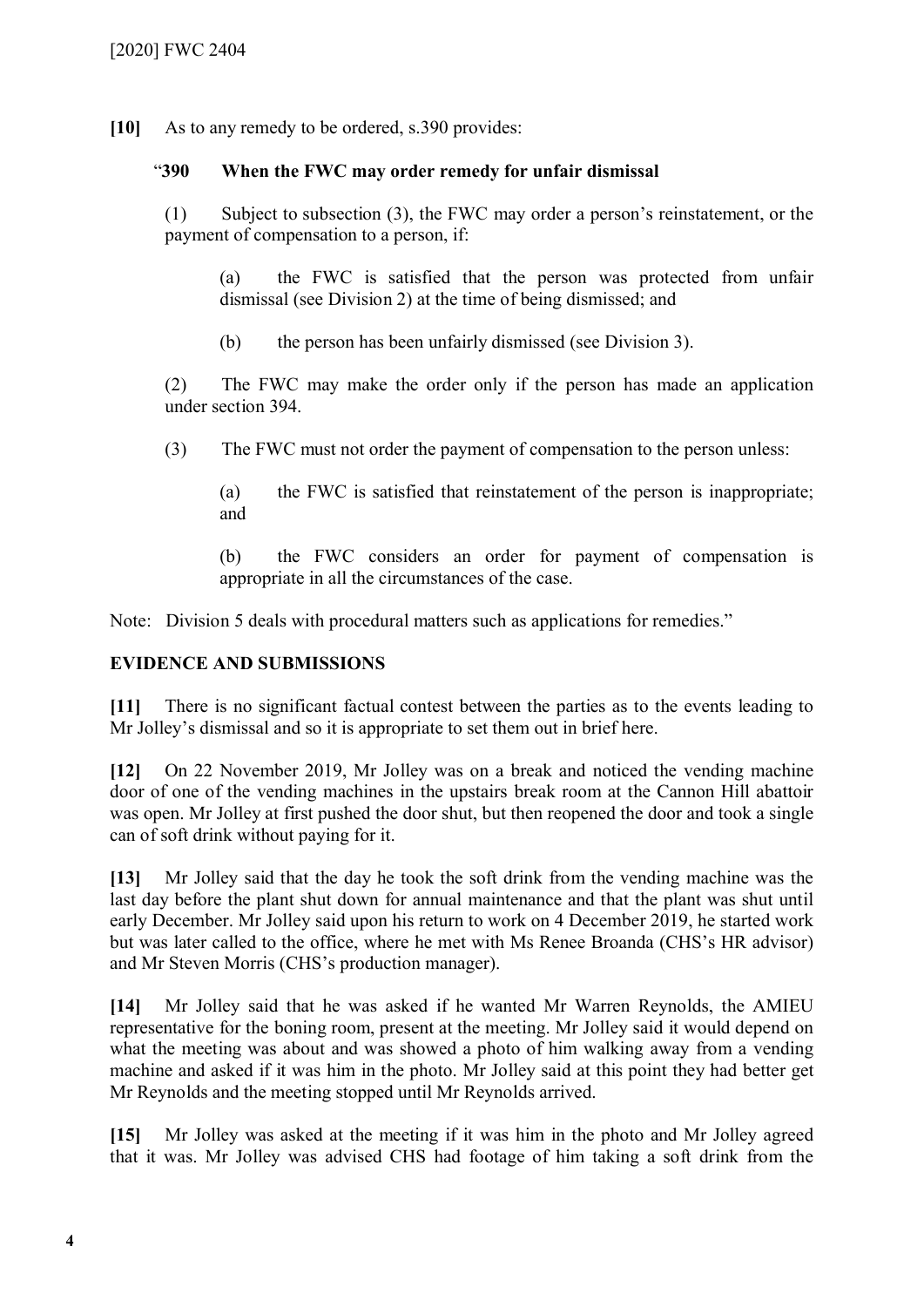vending machine and was asked why he did it. Mr Jolley said he said something like, "I don't really know why I did it, it's out of character for me."

**[16]** Following the meeting, Mr Jolley was stood down until further notice and given a show cause letter requiring him to make a written response by 6 December 2019. The show cause letter said:

"Dear Adam,

#### **Re: Show Cause following investigation**

A recent investigation into allegations that you have breached the Company Code of Conduct has now been completed, and I wish to advise you that on the balance of probabilities the allegations have been upheld. It was found that:

On the 22nd November 2019 you were viewed opening the door of the upstairs boning room lunch room vending machine, you placed your hand in and took a can of soft drink without paying for it.

The Company has formed the view that your actions constitutes serious misconduct under the *Australian Country Choice (Slaughter and Boning Operations) Enterprise Agreement 2015,* and is in breach of the *Company Code of Conduct,* specifically relating to theft.

Due to the serious nature of your conduct and behaviour, we are considering terminating your employment with Australian Country Choice. Before making this decision, we are providing you with an opportunity to advise why we should not terminate your employment.

You are required to provide a written response by 5pm, Friday 6 December 2019. This response is to be e-mailed to Renee Broanda - HR Advisor at hradvisor@accbeefnet.au. Should you not be able to e-mail your response, please provide it to Reception."

**[17]** On 6 December 2019, Mr Jolley provided a written response to the show cause letter which he prepared with the assistance of Mr James Cottrell-Dormer, the AMIEU organiser, which read:

"Dear Renee,

Re: Show Cause following investigation

Thank you for the opportunity to respond further as to why my employment should not be terminated.

When we met on the issue, I told you that I didn't know why I had taken the can of drink without paying as it is out of character for me to do so. I further expressed that taking things without paying is something that I teach my children not to do.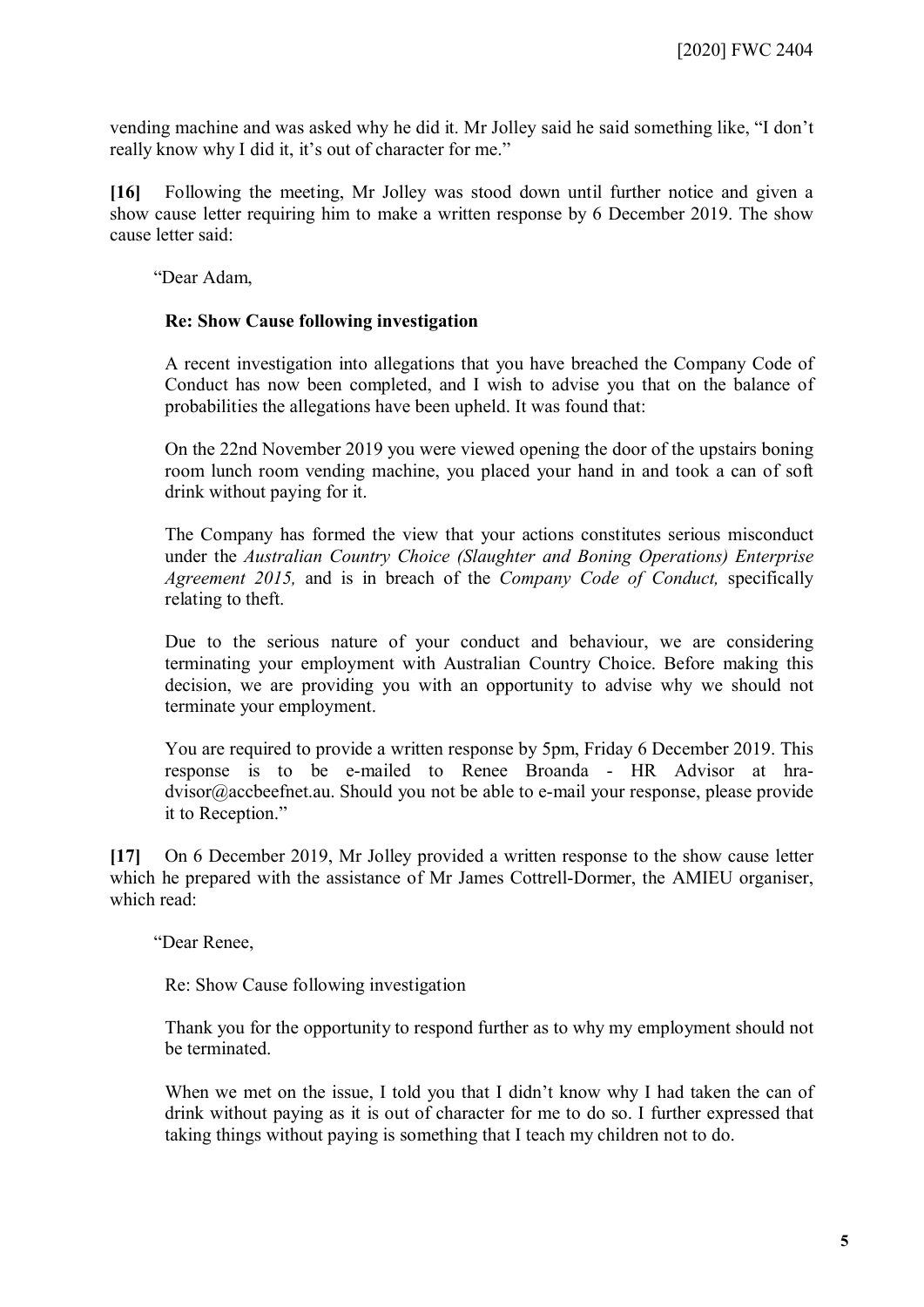On further reflection I would like to explain why at the time I felt it was okay to take the drink. I have put money into the drink machine on numerous occasions in the past only to have it take my money and not provide a drink. I believe this happens regularly to others as well. I justified it to myself that taking the drink was recompense for all the times I had purchased but not received a drink in the past.

I realise now that it was wrong for me to take the drink. The way I rationalised the decision to take the drink was a mistake. I should have resolved the issue with my prior purchases at the time they happened. I will never make such a mistake again.

I am filled with remorse and would like to offer my sincere apology for any damage that I have caused, and I would like to offer to pay for the drink I took. I greatly value the nine and a half years I've been employed at ACC and would very much like the opportunity to continue in my job. With renewed focus I believe I can show the Company that I can be a valuable and trustworthy employee.

Yours Faithfully,

Adam Jolley"

**[18]** A further interview took place on 11 December 2019. The interview was attended by Mr Jolley and his AMIEU representative; Mr Anthony Lee, CHS's Executive Director of Operations, Mr Paul Wightman, CHS' General Manager and Mr Clint Adams, CHS' Group HR Manager.

**[19]** As noted above, on 12 December 2019, the AMIEU received a letter on behalf of Mr Jolley confirming Mr Jolley's employment was terminated. The letter read:

"Dear Adam

Re: Termination of employment

This letter is to confirm the outcome of disciplinary meetings held with you on 11 December 2019 in the presence of your nominated representative.

You have failed to demonstrate a commitment to a level of conduct that is considered acceptable to the Company.

You have breached the terms of your employment outlined in the *Australian Country Choice {Slaughter and Boning Operations) Enterprise Agreement 2015,* and the *Company Code of Conduct.* Specifically, you stole a can of coke from the vending machine located on site.

Full consideration has been given to your explanation and responses provided during the disciplinary interviews, including your show cause response provided.

Following comprehensive consideration of all the facts the Company is of the firm view that your conduct is considered is of such a serious nature that it warrants the termination of your employment.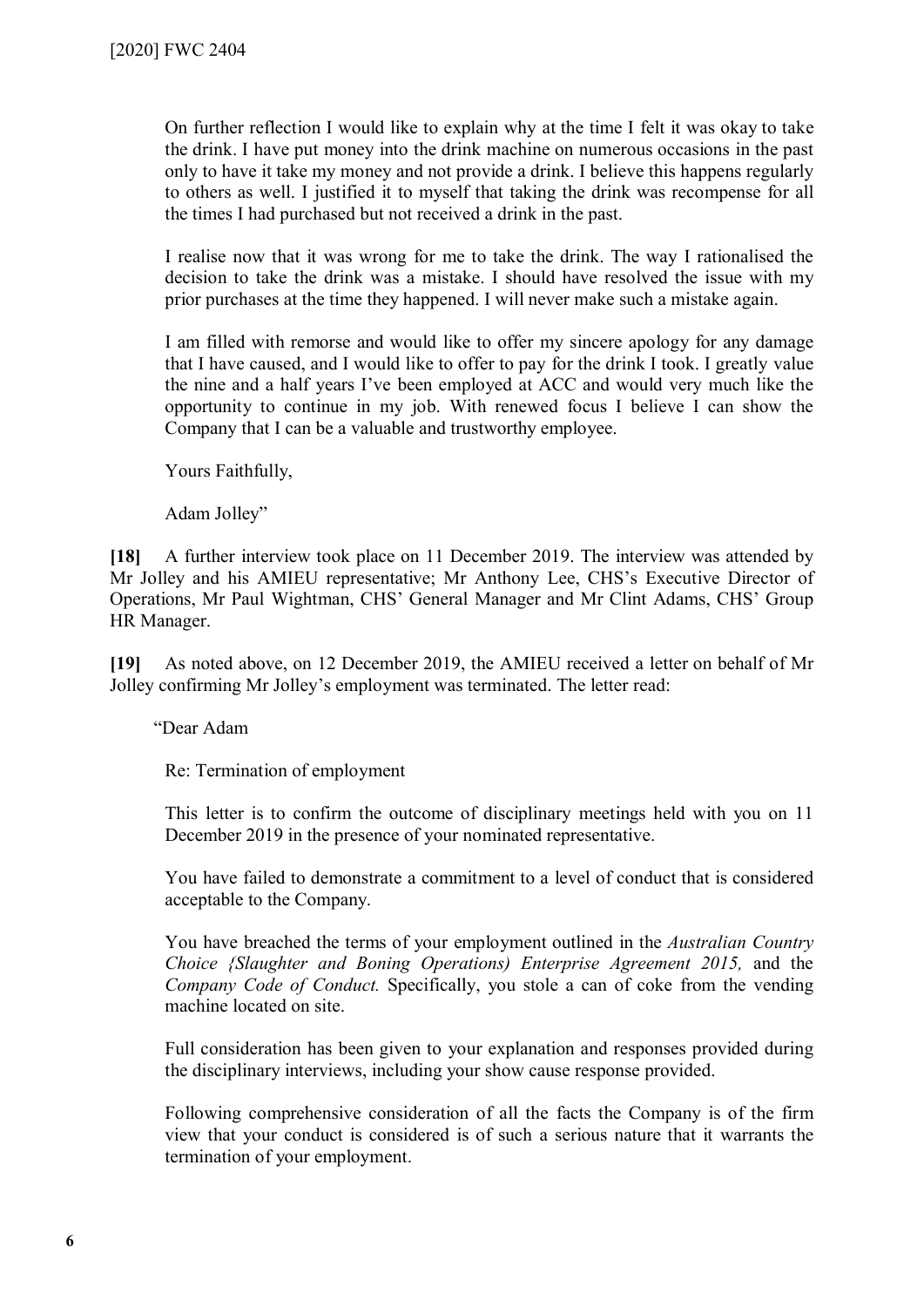As a result of your employment with the Company is to be terminated with effect as from the close of business on **11 December 2019** for reasons related to your conduct. Payment of outstanding entitlements due to you shall be made direct to your nominated bank account.

Should you have any queries, please direct them to HR."

**[20]** Mr Yaxley's evidence was that he used the vending machines in the upstairs break room and had had many negative experiences with them, losing \$1 and \$2 coins on many occasions. Mr Yaxley estimated he had lost more than \$100 to the machines. Mr Yaxley said that the most recent occasion that he recalled was around the middle of October 2019, and that he was thirsty, and only had a single \$10 note which he put into one of the machines to buy a can of Coke, but only received 20 cents in change. Mr Yaxley said he was fuming and complained to some of his workmates, who just laughed and told him how many times they had lost money to these machines.

**[21]** Mr Brinkworth's evidence was in the same vein and he recalled that he would often not get correct change from the drink machines in the upstairs meal room, and that he would often put \$2 into the machine and not receive any change when the drink cost only \$1.50.

**[22]** Mr Brinkworth said that he stopped using the vending machines until the machines were stocked with Vanilla Coke, which Mr Brinkworth liked. Mr Brinkworth said that when he started attempting to purchase Vanilla Coke from the machine, he would often receive standard Coke and would have to buy a second drink to get the Vanilla Coke.

**[23]** Mr Brinkworth said that after this happened a number of times, he began to keep count and found that over three weeks, he received the wrong drink nine times. At this point, Mr Brinkworth said he noticed a service telephone number on the vending machine and contacted the vending machine company. Mr Brinkworth said that he was told that a refund would be arranged and left at the security gatehouse at his workplace and to check there in the next couple of days. Mr Brinkworth said he did so and was told no money had been left, and after checking every day for three days with no money having been left, he gave up.

**[24]** Mr Jolley's evidence included that in the first couple of years of his employment he had so many problems with the vending machines that he stopped using them altogether. He said for the last three years he went back to using the machines a couple of times a week and estimated that he had lost at least ten dollars to the machines and probably more.

**[25]** Mr Jolley said he was aware of other employees trying to obtain refunds and he had the impression it was more trouble than it was worth and said he remembered Mr Yaxley telling him he had complained at the office and it was a hassle because they would not believe Mr Yaxley that he lost the money.

**[26]** Mr Jolley confirmed in his oral evidence he had not tried to obtain a refund. Mr Jolley did not contest that the vending machine would have had a telephone number on it. It was put to Mr Jolley there is a float with the security guards for refunds and he said he was unaware of that.

**[27]** In its submissions, the AMIEU did not dispute that Mr Jolley took the can from the vending machine.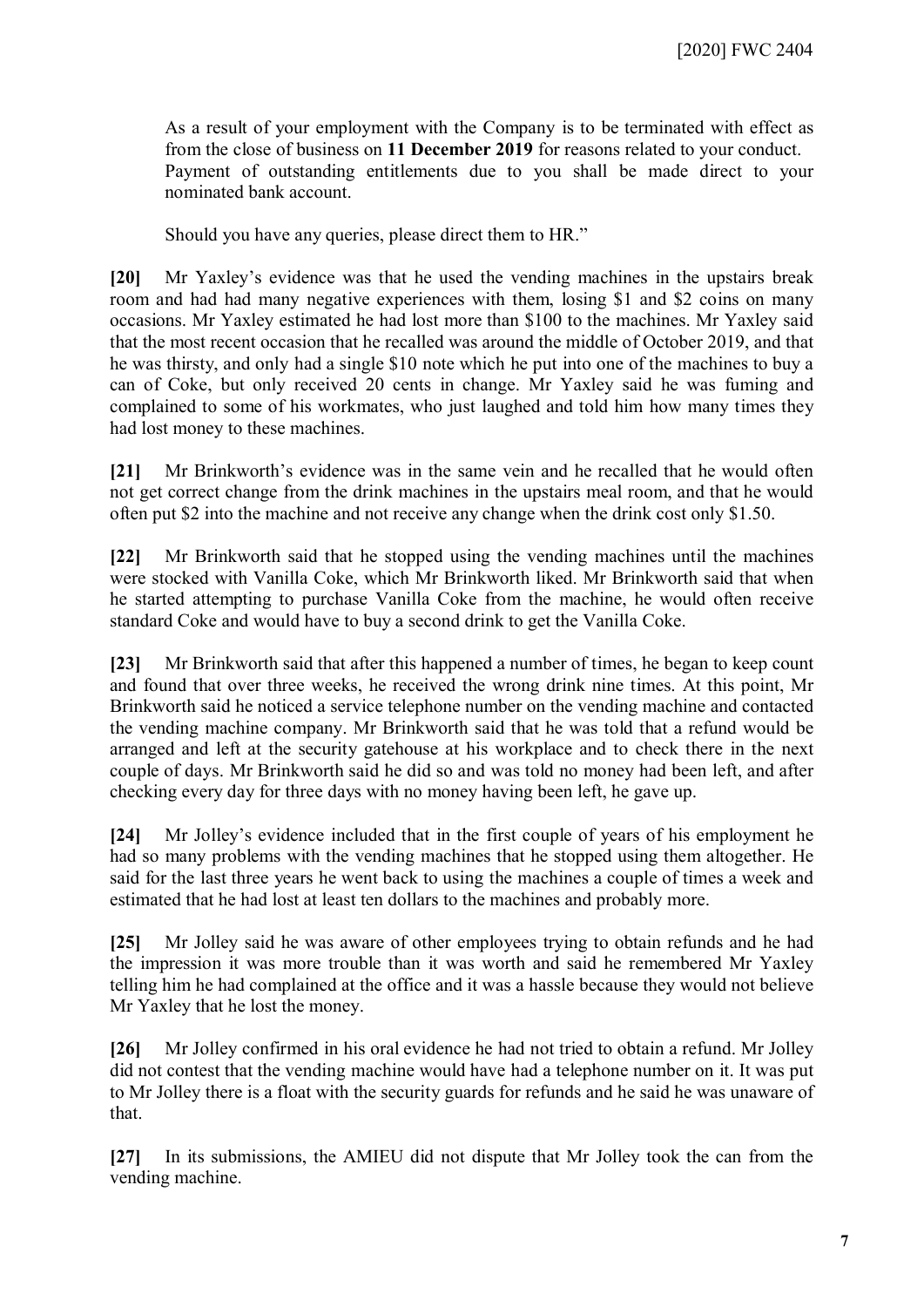**[28]** The AMIEU submitted that the decision to dismiss him was harsh in all of the circumstances. The AMIEU identified a number of circumstances they considered rendered the dismissal harsh:

- (a) Mr Jolley's length of service with CHS of approximately nine and a half years;
- (b) The previously impeccable disciplinary record of Mr Jolley;
- (c) The relatively trivial value of the item taken;
- (d) The taking of the property was out of character for Mr Jolley;
- (e) Mr Jolley readily admitted what he had done, and did not attempt to mislead CHS about his culpability;
- (f) The seriousness of the conduct was mitigated to some extent by the fact that Mr Jolley had lost a significant amount of money to the vending machine, in excess of the value of the property taken, giving rise to a view that he was not really depriving the vending machine owner of money to which they were entitled;
- (g) The termination of Mr Jolley meant that he was not paid any amount of pro-rata long service leave, despite the length of his service with CHS.

**[29]** It was submitted for Mr Collins that Mr Adams raised a notion of there being a mechanism available to obtain a refund, however the evidence showed quite a few people had problems with the vending machine and it was a common experience that people lose money in vending machines and very few go through the process of trying to obtain a refund and over a period of time the amount of money builds up and is part of the context as to why Mr Jolley did something that he would not ordinarily do.

**[30]** In relation to Mr Jolley's previous disciplinary record, the AMIEU submitted Mr Jolley had not previously been disciplined in relation to his conduct during his employment with the CHS.

**[31]** The AMIEU referred to the Full Bench decision of the Commission in *Dawson v Qantas Airways Limited[4](#page-18-3)* (*Dawson*), which it summarised as involving the dismissal of an employee who had taken property belonging to his employer and the dismissal was held not to have been harsh, despite the employee's lengthy period of service and the relatively trivial value of the property.

**[32]** The AMIEU sought to distinguish this case from *Dawson*, submitting that in *Dawson*  it was clearly significant to the Full Bench that the employee had been dishonest during the investigation, changing his account only after the employer had investigated the matter and issued findings. The AMIEU submitted that the case can be clearly distinguished here as Mr Jolley made no attempt to dissimulate.

**[33]** The AMIEU further submitted that during the termination interview on 11 December 2019, Mr Anthony Lee, asked Mr Jolley how the other boning room employees would react if he were allowed to return to work. The AMIEU submitted this exchange implied that CHS was prepared to contemplate sending Mr Jolley back to work, but for the possible effect on other workers, and that CHS did not ultimately do so seems to be attributed not to any loss of faith in Mr Jolley's capacity to be a good employee, so much as the impact sending him back to work might have on other workers.<sup>[5](#page-18-4)</sup>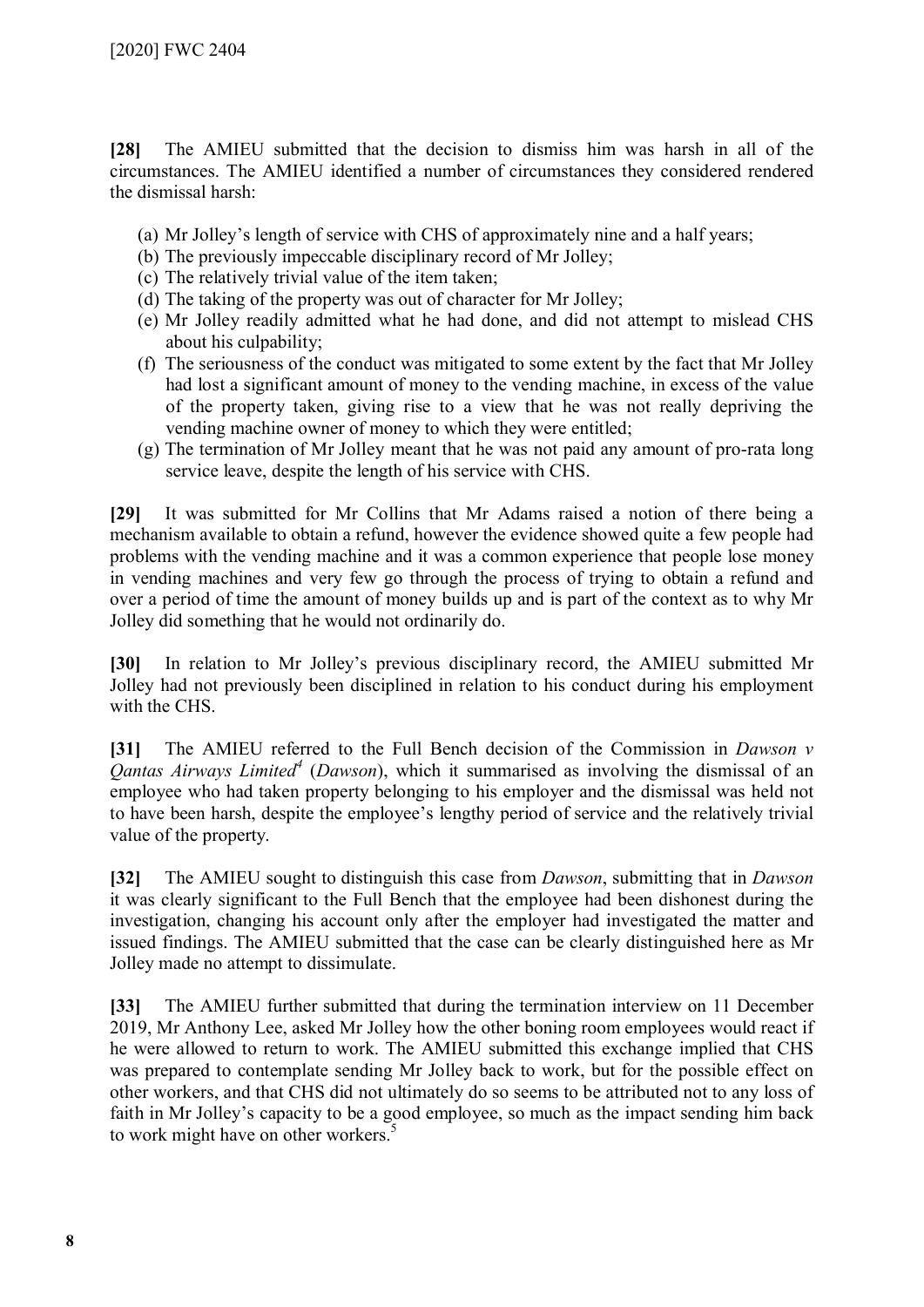**[34]** It was put for Mr Jolley that the concern of CHS that not terminating Mr Jolley may create a perception of a double standard suggests the decision was finely balanced and that CHS appeared to accept it was out of character for Mr Jolley.

**[35]** The AMIEU accepted that CHS' desire to maintain a consistent approach to discipline is a legitimate concern, but submitted that concern for creating a double standard is misplaced in the circumstances, submitting that the Commission has "long adopted a reluctance to hold that an Employer has created a double standard in the absence of clear evidence."[6](#page-18-5) The AMIEU submitted the fact that employees who have engaged in misconduct have been given different punishments is not to be considered a double standard unless the Commission is convinced that their circumstances are genuinely similar.

**[36]** The AMIEU submitted that the Commission adopted this approach so that employers will not be deterred from extending leniency in appropriate cases, and referred to *Sexton v Pacific National (ACT) Pty Ltd[7](#page-18-6)* at paras [36] – [38]:

"The Commissioner dealt exclusively with what he saw as being inconsistent punishment. We have serious doubts whether alleged inconsistency of punishment should form part of the consideration of the reasons for intervention under s.246 in the manner in which the Commissioner say was appropriate. The response to misconduct is a matter of discretion. The time, place and circumstance of one breach, the circumstances of the offender and the implications for adequate administration of an enterprise, will seldom coincide. It is desirable that employers where they can should exercise leniency. Employers should not be discouraged from such a course by labouring under the disability that once a benign view is taken in one case that no other view is available."

**[37]** The AMIEU initially submitted reinstatement was the appropriate remedy in the circumstances, with orders pursuant to ss.391(2) and 391(3) for continuity of service and backpay, however at the commencement of the hearing the Commission was advised Mr Jolley had found new employment and no longer sought reinstatement and instead sought compensation. Mr Jolley confirmed this during his evidence.

**[38]** The AMIEU submitted an order for compensation would be appropriate. Mr Jolley provided a payslip for the period ending 24 November 2019 showing earnings of \$38,002.69 for the year to date with CHS. The AMIEU submitted this reflected 21 pay weeks, and as such Mr Jolley's pay per week over that period was \$1,809.65. The payslip provided with CHS for the specific week in question described the gross amount for that week as \$1,537.23.

**[39]** CHS submitted that it would accept the amount of approximately \$1400 per week reflected Mr Jolley's ordinary time earnings per week.

**[40]** The AMIEU submitted Mr Jolley had made efforts to mitigate his loss, applying for work online and sending resumes to employers who were advertising. Mr Jolley said in his witness statement he was applying for different types of jobs, not just meat industry work.

**[41]** Mr Jolley's evidence was that in around late February 2020 he was contacted by one of the meat processing establishments he applied for work at and was offered a job. He accepted the job and attended an induction at the site on 4 March 2020 and was paid \$167.66 for attending the workplace for six hours for the induction. As a result, in difficulties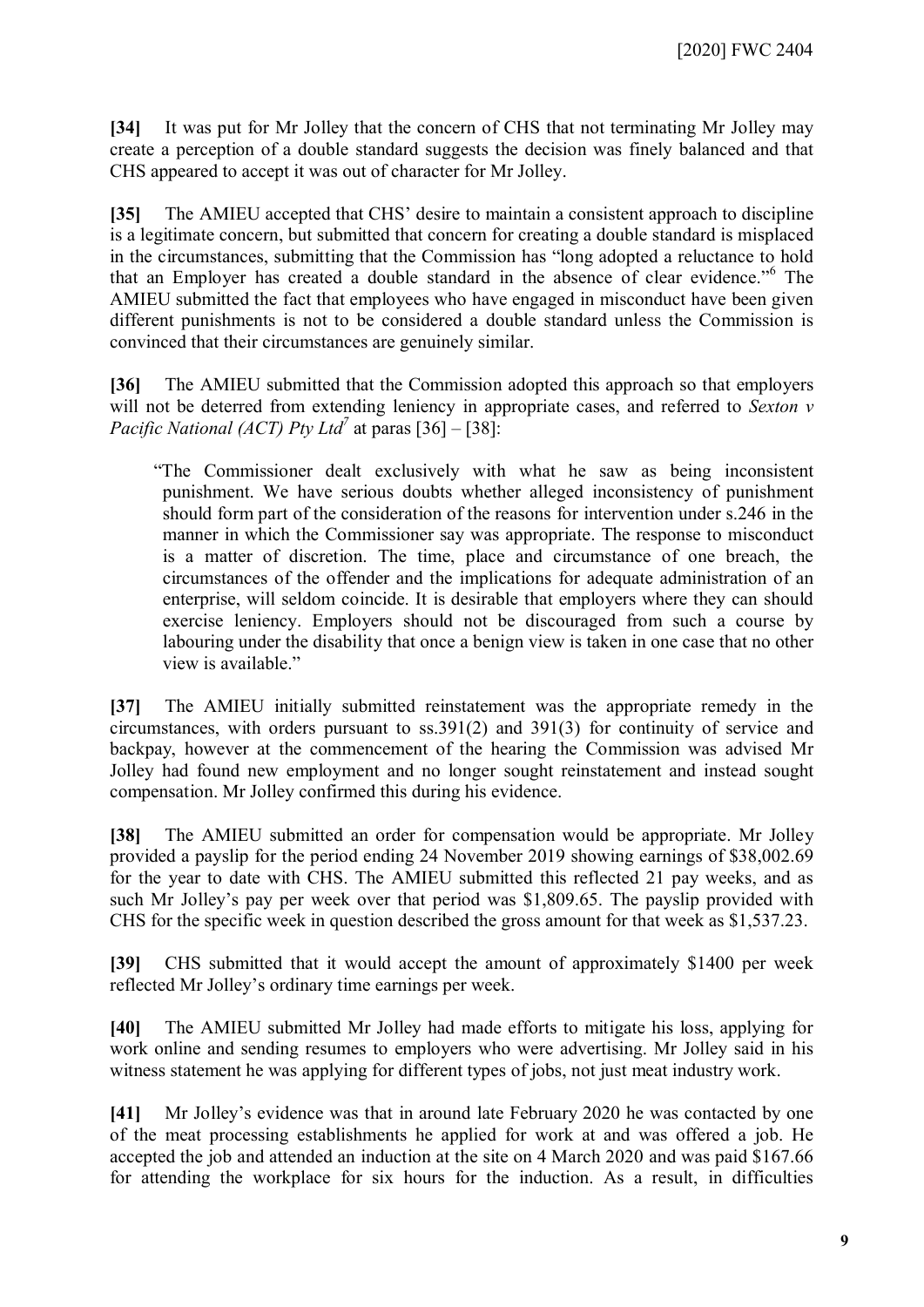verifying Mr Jolley's Q-Fever vaccination, Mr Jolley did not commence employment until 22 March. Mr Jolley said that he was employed as a labourer, but that there is a possibility of being promoted to work as a boner at the new workplace.

**[42]** Mr Jolley provided four payslips to the Commission that he said were from his new employer which covered the period up until 14 April 2020. The payslips were admitted into evidence.<sup>[8](#page-18-7)</sup> The first payslip covered the period from 18 March to 24 March, the second from 25 March to 31 March, the third covered the period from 1 April to 7 April, and the fourth covered the period from 8 April to 14 April 2020. Mr Jolley gave evidence that he worked since 14 April but had not received payslips for those periods.

**[43]** Mr Jolley gave oral evidence that he earned \$643.00 as a net amount in his bank account the following week covering the period 15 April to 21 April but could not give a gross amount. Mr Jolley said for the following pay period of 22 April to 28 April he had not yet received a pay as it would be received on a Thursday night. Mr Jolley said in that week he worked for 32 hours and there was the ANZAC day public holiday for which he was rostered but was not required to work and expected to be paid at ordinary rates for that day.

**[44]** The payslip ending 14 April identified Year to Date earnings of \$2,989.78. It was not contested that Mr Jolley's employment was weekly hire at CHS however Mr Jolley's evidence was that his new employment was on a daily hire basis, that is he said could be stood down without wages if there was insufficient work and he said this had occurred on four separate days since he commenced employment.

**[45]** It was common ground that Mr Jolley was not paid notice pay when terminated.

**[46]** As noted, CHS did not provide submissions in the matter. In its Form F3, CHS said that on 22 November 2019 it was reported that two male people at the Cannon Hill abattoir site were viewed on video footage opening the vending machine door on site and taking cans of drink from the vending machine without paying. CHS investigated and identified that Mr Jolley may be one of the people involved in the theft.

**[47]** CHS said that on 4 December 2019, Mr Jolley was interviewed and confirmed that the person in the video was him, and that he took the drink without paying for it. CHS said Mr Jolley stated he did not know why he took the drink, and that Mr Jolley also acknowledged that he understood taking the drink was stealing. CHS said that Mr Jolley at no time raised the broken vending machine with anybody on site.

**[48]** CHS said Mr Jolley was stood down on pay and provided an opportunity to show cause which was followed up with another meeting on 11 December 2019 with the Chief Operations Officer, the Executive Director, and the Group HR Manager and also included Mr. Jolley's support person.

**[49]** CHS said that on consideration of all the facts, CHS held the firm view that Mr Jolley's behaviour in stealing the drink from the drink machine, was considered serious misconduct, and breached CHS' policies and trust. CHS said that it was of the belief that Mr Jolley's behaviour in stealing warranted the termination of his employment, and that Mr Jolley's termination was not harsh, or unjust and was for a valid reason. CHS said that Mr Jolley was provided with due process and has received all entitlements due to him.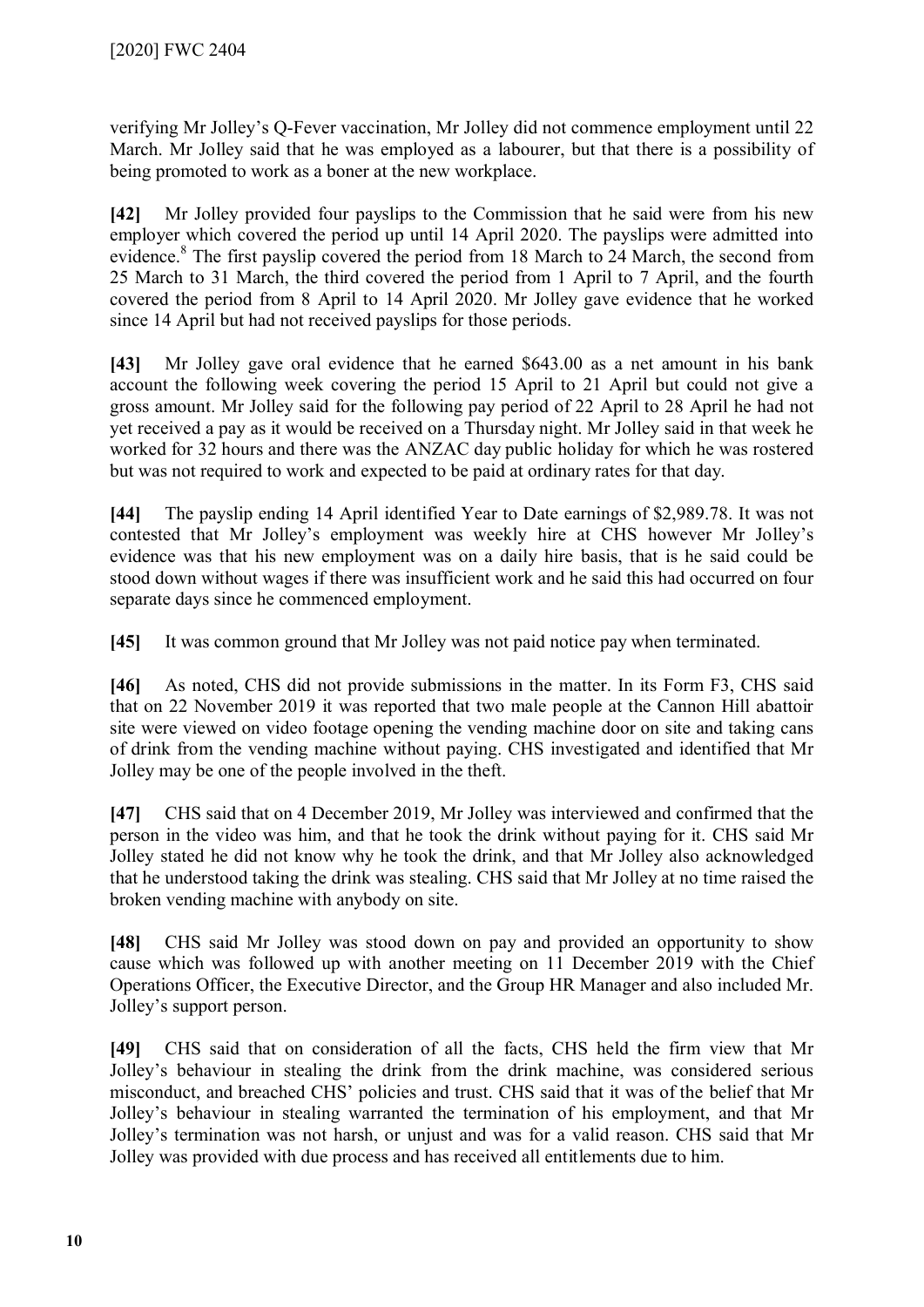**[50]** CHS submitted in closing oral submissions that Mr Jolley was seen as an impeccable employee and ear marked for future promotion however CHS said it regarded theft as a serious issue and a criminal offence and referred to the terms of the enterprise agreement.

**[51]** The AMIEU submitted that there is no need for the Commission to consider whether Mr Jolley had committed an offence and it was not the Commissions role to do so.

**[52]** CHS also said the video footage showed other employees looked into the machine when the door was open but did not take any items.

**[53]** CHS said the vending machine operator provided a float of funds at security and CHS's understanding was no person who had come forward and sought a refund and had not received one. CHS said the issues concerning the vending machines could have been raised at the workplace consultative committee which meets monthly and this did not occur.

**[54]** CHS said there was another person who also took from the vending machine on the day Mr Jolley did and he was also terminated. CHS said weighing it all up, Mr Jolley's conduct was opportunistic however it was considered whether it could occur again.

**[55]** CHS relied on an email from the vending machine company sent to CHS which said:

"Good Morning Clint

Yes, we do keep a service call log and having gone back over the past couple of months, we have only had a couple of issues at ACC. The latest being in the drink machine in the lower lunchroom on the Kill Floor. Our procedure for all complaints is as follows:

Firstly, we have a \$20 float left at the Security Gate – where staff can collect any refunds.

When a call comes in this is the procedure we follow:

The caller is asked multiple questions as to the occurrence and then if they have used cash, their name is taken and they are advised that a refund can be collected at the Security Gate. Our refiller is very prompt in attending any service issues and therefore staff have also collected their refund personally from him at the machine.

If they have used cashless (tap and go), which always checks the users balance is at least \$15.00 credit to enable a transaction to take place. A selection is made and the cost is deducted from the card. If the product doesn't dispense, the senses on the machine recognises this and a refund is automatically made to the card – this can take between 24-48 hours. The caller is always advised if this does not occur, to advise us so we can manually enter the system and activate a refund. 99.9% of the time the refund is automatically refunded to their card.

The main reason for service complaints have been either bent/damaged coins or foreign objects placed in the coin chute.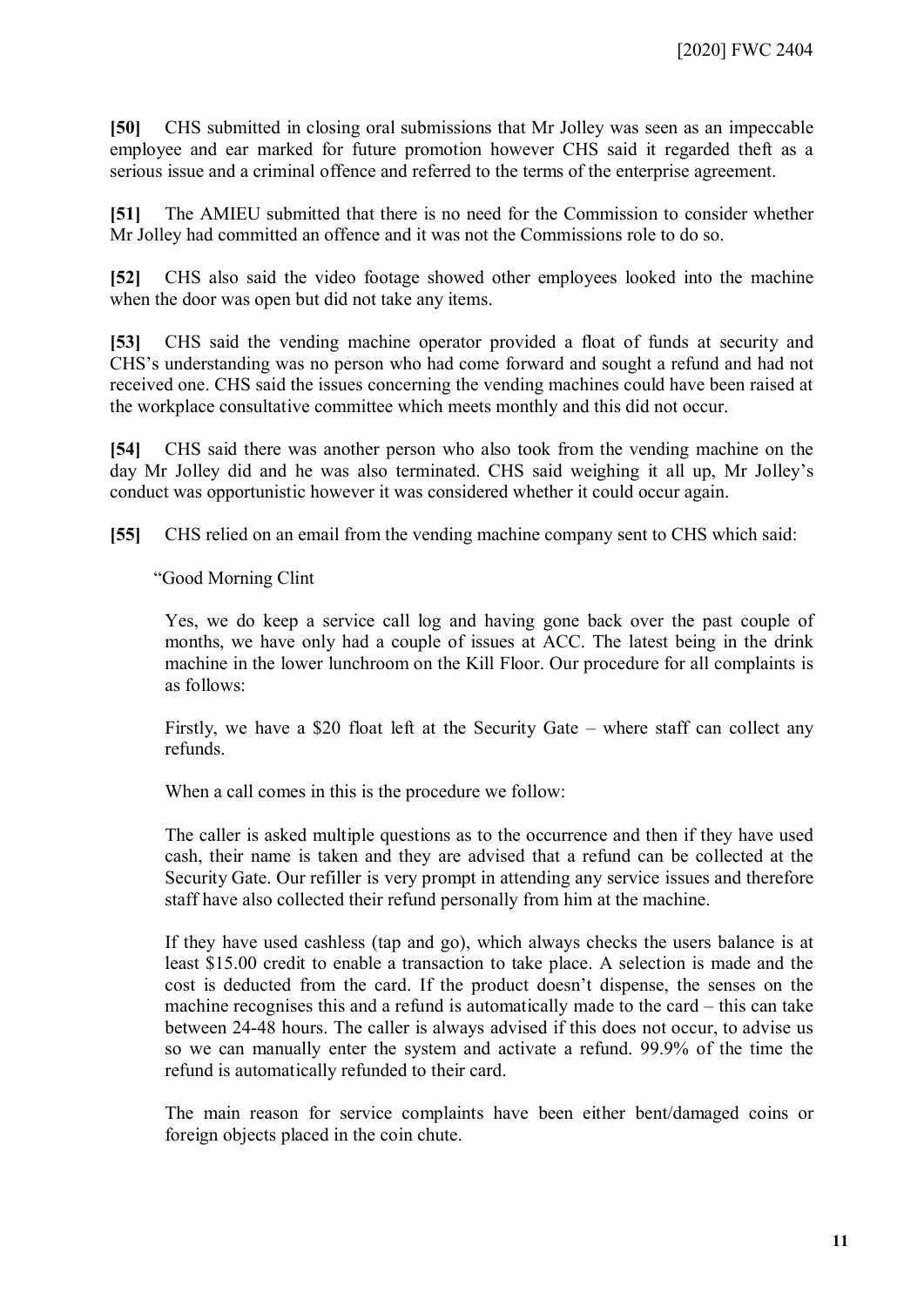I will give you the name and contact number of our Contractor (refiller) who services the machines on site who will verify the above and will be able to assist you with any further information you may require."

# **CONSIDERATION**

#### *Section 387 of the Act*

**[128]** It is necessary in considering whether the dismissal is harsh, unjust or unreasonable, to have regard to the matters in s.387 of the Act:

*s.387(a) - whether there was a valid reason for the dismissal related to the person's capacity or conduct (including its effect on the safety and welfare of other employees)*

**[56]** The AMIEU submitted that rrelevant to the analysis of whether there is a valid reason for the termination of the application's employment is the decision of North J in *Selvachandran v Peterson Plastics Pty Ltd[9](#page-18-8)* :

"In its context in s.170DE(1), the adjective "valid" should be given the meaning of sound, defensible or well founded. A reason which is capricious, fanciful, spiteful or prejudiced could never be a valid reason for the purposes of s.170DE(1). At the same time the reasons must be valid in the context of the employee's capacity or conduct or based upon the operational requirements of the employer's business. Further, in considering whether a reason is valid, it must be remembered that the requirement applies in the practical sphere of the relationship between an employer and an employee where each has rights and privileges and duties and obligations conferred and imposed on them. The provisions must "be applied in a practical, common-sense way to ensure that the employer and employee are treated fairly."

**[57]** The AMIEU submitted that the reason given for the termination of Mr Jolley was that he "…*stole a can of coke from the vending machine located on site*." The AMIEU said it is not disputed that stealing of property can be a valid reason for the termination of an employee's employment. It was confirmed in closing oral submissions that Mr Jolley did not contest there was not a valid reason for dismissal on the facts of this case.

**[58]** In its Form F3 at Q3.1, CHS said that Mr Jolley was dismissed for "serious misconduct – theft." At Q3.2, QHS said that on consideration of all the facts, CHS held the firm view that Mr Jolley's behaviour in stealing the drink from the drink machine, was considered serious misconduct, and breached CHS's policies and trust and that CHS believed that Mr Jolley's behaviour in stealing warranted the termination of his employment. I am satisfied on the evidence that CHS had a valid reason for dismissal.

*(b) whether the person was notified of that reason*

**[59]** Notification of a valid reason for termination must be given to an employee protected from unfair dismissal before the decision is made to terminate their employment,  $10$  and in explicit<sup>[11](#page-18-10)</sup> and plain and clear terms.<sup>[12](#page-18-11)</sup>

**[60]** Notification occurred at the first meeting on 4 December 2019. This appears from the evidence to have been the first occasion the reason could be communicated to Mr Jolley. Mr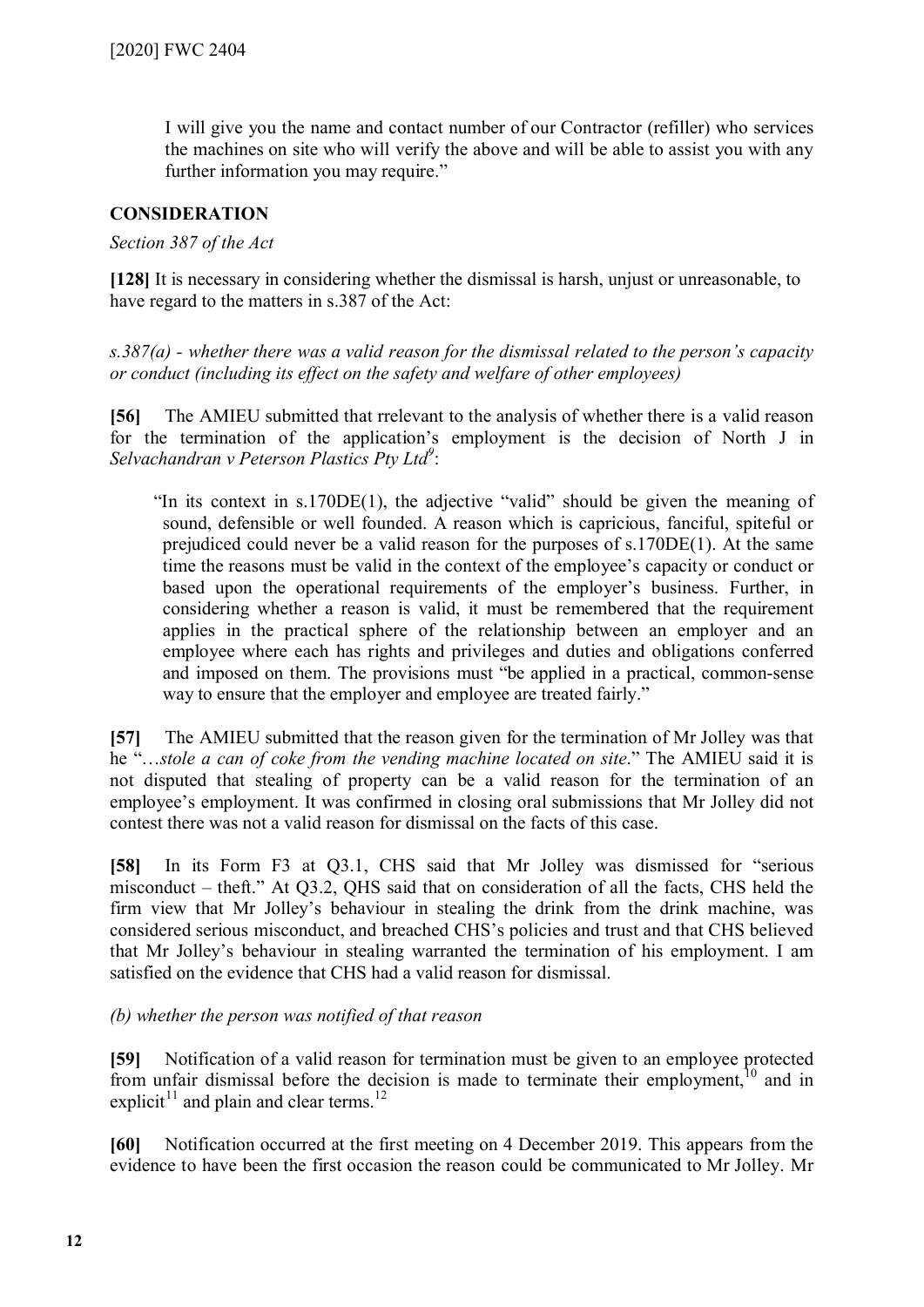Jolley appears to have had the reason explained to him in the presence of an AMIEU representative and the explanation was in explicit, plain, and clear terms.

**[61]** I am satisfied that Mr Jolley was notified of the reason for the dismissal.

*(c) whether the person was given an opportunity to respond to any reason related to the capacity or conduct of the person*

**[62]** Mr Jolley was given an opportunity to respond to the accusation that he stole from the vending machine at the meeting, and later in response to the show cause letter. Mr Jolley availed himself of that opportunity at the meeting, and by later writing a response which was provided to the employer.

**[63]** I am satisfied Mr Jolley was given a reason to respond to the allegations against him.

*(d) any unreasonable refusal by the employer to allow the person to have a support person present to assist at any discussions relating to dismissal*

**[64]** In its submissions, the AMIEU accepted Mr Jolley was given an opportunity to have a support person present and submitted this consideration does not arise in this case.

**[65]** Mr Jolley was explicitly asked whether he wanted to have Mr Reynolds present. An AMIEU representative was present at both the initial meeting on 4 December and at the later termination meeting. I am satisfied there was no unreasonable refusal by CHS to allow Mr Jolley to have a support person present.

*(e) if the dismissal related to unsatisfactory performance by the person—whether the person had been warned about that unsatisfactory performance before the dismissal*

**[66]** In this case, the decision of CHS to terminate Mr Jolley related to the Mr Jolley's conduct, rather than unsatisfactory performance. This consideration does not arise.

*(f) the degree to which the size of the employer's enterprise would be likely to impact on the procedures followed in effecting the dismissal*

**[67]** CHS' Form F3 states CHS employed 750 employees. CHS did not make any specific submissions on this point.

**[68]** The AMIEU submitted that the size of CHS' business would not have impacted upon the procedures followed during the termination and that this consideration is not relevant to the circumstances of this matter.

**[69]** I am satisfied given the size of the business that there was likely no impact on the procedures followed in effecting the dismissal.

*(g) the degree to which the absence of dedicated human resource management specialists or expertise in the enterprise would be likely to impact on the procedures followed in effecting the dismissal*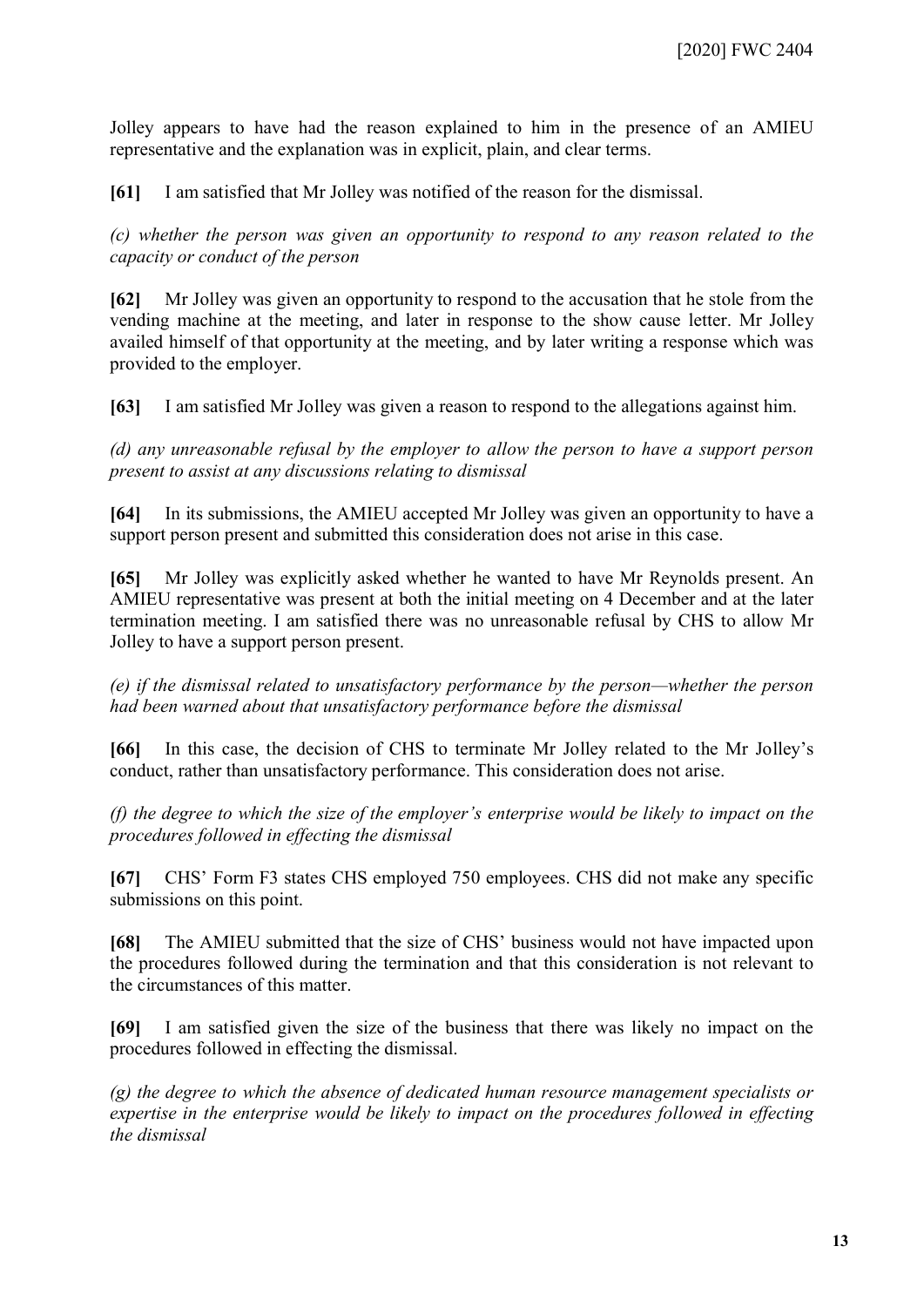**[70]** The AMIEU submitted CHS had dedicated human resource management specialists and that therefore this consideration is not relevant to the circumstances of this matter.

**[71]** CHS did not make specific submissions on this point. From the letters provided, it is clear CHS had at least one human resource officer who took an active role in the process.

**[72]** The process followed was clear and procedurally fair. Mr Jolley was provided with the specifics of allegations against him and given a reasonable opportunity to respond.

**[73]** This consideration therefore does not arise.

# *(h) any other matters that the FWC considers relevant*

**[74]** CHS did not call any evidence concerning the process it submitted was available for claiming refunds for faulty vending machines. The evidence of Mr Yaxley that he had lost in the order of \$100 over a number of years to the vending machines was uncontested. As was the evidence of Mr Brinkworth that he had to repeat purchases of an item on numerous occasions because the machines dispensed the wrong item, and also having after a number of unsuccessful attempts contacted the service number for the vending machine to be promised a refund that was never delivered. Mr Brinkworth then complained a second time after further failure of the vending machines and never received a phone call from the service provider in response to his complaint.

**[75]** The uncontested evidence of Mr Yaxley and Mr Brinkworth corroborates Mr Jolley's evidence (again uncontested) that there have been many occasions where he had put money in the vending machines without receiving the item he had paid for or alternatively received incorrect change or no change. I accept this evidence and the evidence that Mr Jolley has lost tens of dollars in recent years for these reasons.

**[76]** CHS made a submission that another employee was terminated on the same day as Mr Jolley for the same conduct and spoke to the importance of being entitled to a consistent approach on such matters. The AMIEU submitted the fact that employees who have engaged in misconduct have been given different punishments is not to be considered a double standard unless the Commission is convinced that their circumstances are genuinely similar. CHS did not call any evidence about the circumstances concerning the other employee or even elaborate on its submissions in that regard. Given the paucity of the material before me on that submission I do not intend to afford it any significance in my conclusions in this matter.

**[77]** It is relevant that Mr Jolley had an unblemished employment record for just short of 10 years' service. It is also significant that Mr Jolley was dismissed just prior to completing ten years' service negating his eligibility for long service leave which would result in a substantial lost to him were the decision to terminate him on the basis of misconduct remain undisturbed given the long service leave provision in the *Industrial Relations Act 2019 (Qld).*

**[78]** I also agree with the submission of the AMIEU that the decision in *Qantas Airways Limited v David Dawson* is distinguishable from the facts in this case on account of the fact that Mr Jolley was honest about his conduct when confronted with it and showed remorse for it.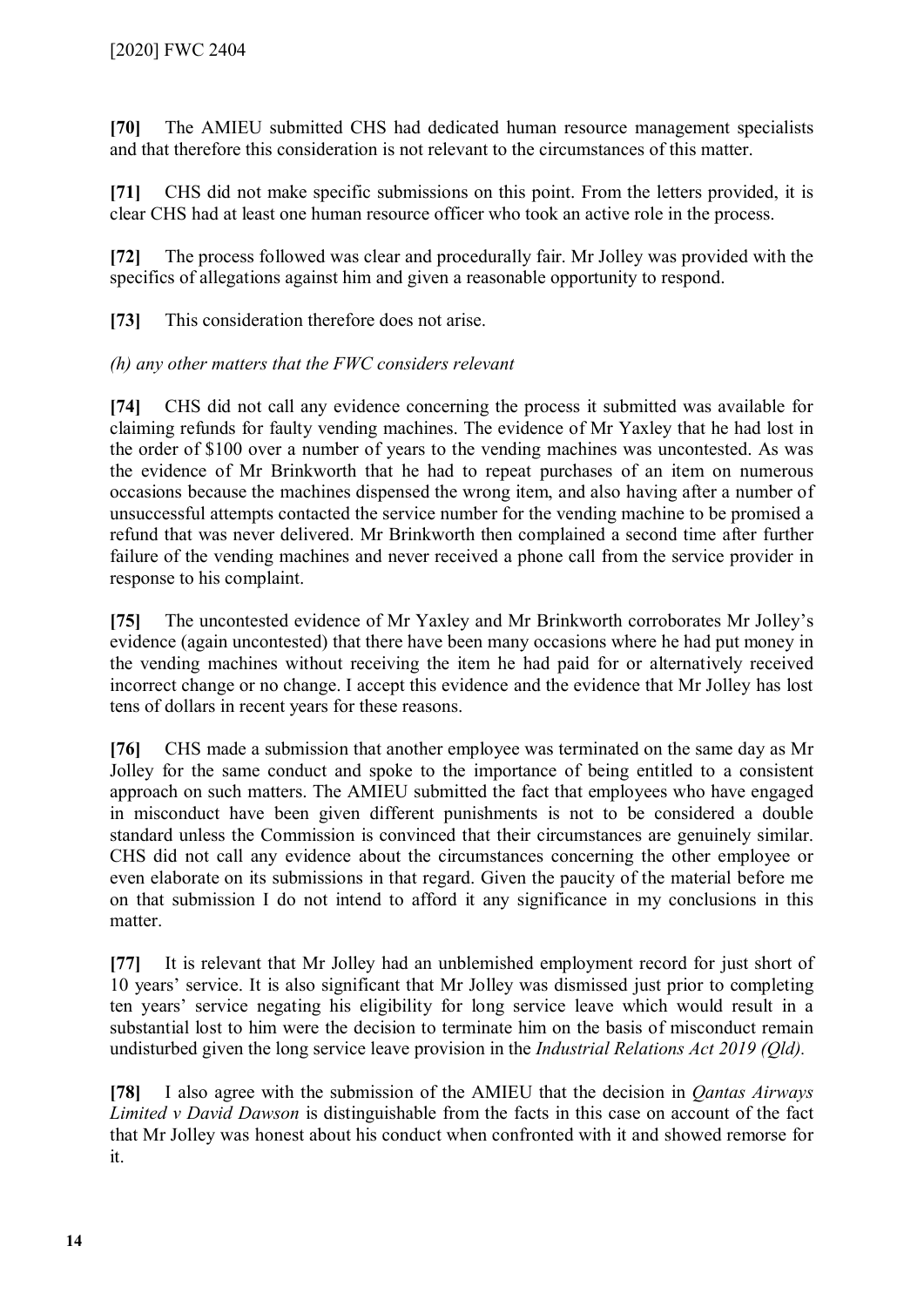[2020] FWC 2404

**[79]** This matter is also distinguishable from the facts in another matter with some similarity to the facts which was the matter of *David Thomas and Frederick (Junior) Faamausili Ailua v Virgin Australia Airlines Pty Ltd t/a Virgin Australia[13](#page-18-12)* where ground crew for Virgin stole two packets of cigarettes from a cargo shipment which was damaged and partially open after a flight. Both staff in that matter denied stealing the cigarettes and continued to deny doing so. They were subsequently found by the Commission to have stolen the cigarettes and the Commission pointed to their deception and dishonesty specifically in the following findings:

**"[116]** In my view, Virgin's evidentiary case provided a sound, logical and rational foundation for the Commission, to be satisfied that the applicant's denials of involvement in the theft, cannot be accepted. Obviously, neither applicant pleaded the severity (harshness) of their dismissal in the context of a theft amounting to just two packets of cigarettes, valued at probably less than ~\$50.00 total. To have done so, would be to contradict their consistent line that they had not done anything wrong and had neither stole, nor received stolen freight. Whether it was a relatively small value theft or something more substantial, is really not the point. Theft is theft - no matter the value. However, had the applicants not been untruthful during their investigation and in their evidence before the Commission and in Mr Thomas' case, his self-serving concoction of invention, I might have put their conduct, particularly in Mr Faamausili Ailua's case, down to a stupid and very bad error of judgment. By not admitting their conduct, I am reminded that it is often not the conduct itself that determines one's fate, but the subsequent attempt at cover-up. Nevertheless, regrettably, the applicants have 'made their bed and must now lie in it'. I am satisfied the allegations against the applicants have been proven. I turn now to the matters the Commission is required to take into account under s 387 of the Act."

**[80]** There was no deception or dishonesty on the part of Mr Jolley once confronted with his actions in taking the can of Coke. Mr Jolley owned up to taking a can of Coke with a likely value of \$2 or \$3 in circumstances where he had lost many times that amount to the same vending machines over a period of time without recompense.

# **CONCLUSION ON HARSH, UNJUST OR UNREASONABLE**

**[81]** I have reached conclusions on each of the relevant elements of section 387 and having weighed all of those matters have determined that in all of the circumstances of this case there are enough mitigating circumstances including his immediate expression of remorse, and his long and unblemished history with CHS, to conclude that Mr Jolley's dismissal was harsh and, on that basis, unfair.

**[82]** Mr Jolley engaged in one instance of misconduct in nearly 10 years of otherwise unblemished service which in its proper context was a one off opportunistic and momentary lapse of judgement in taking the can of Coke without paying for it. It was out of character for him and occurred in circumstances where it was the last working day before plant shut down, the vending machine door was left open and he had on multiple previous occasions paid money for an item from one of the vending machines without obtaining that item because of some operational fault in the vending machines.

**[83]** Having determined the dismissal was unfair it is necessary to determine an appropriate remedy.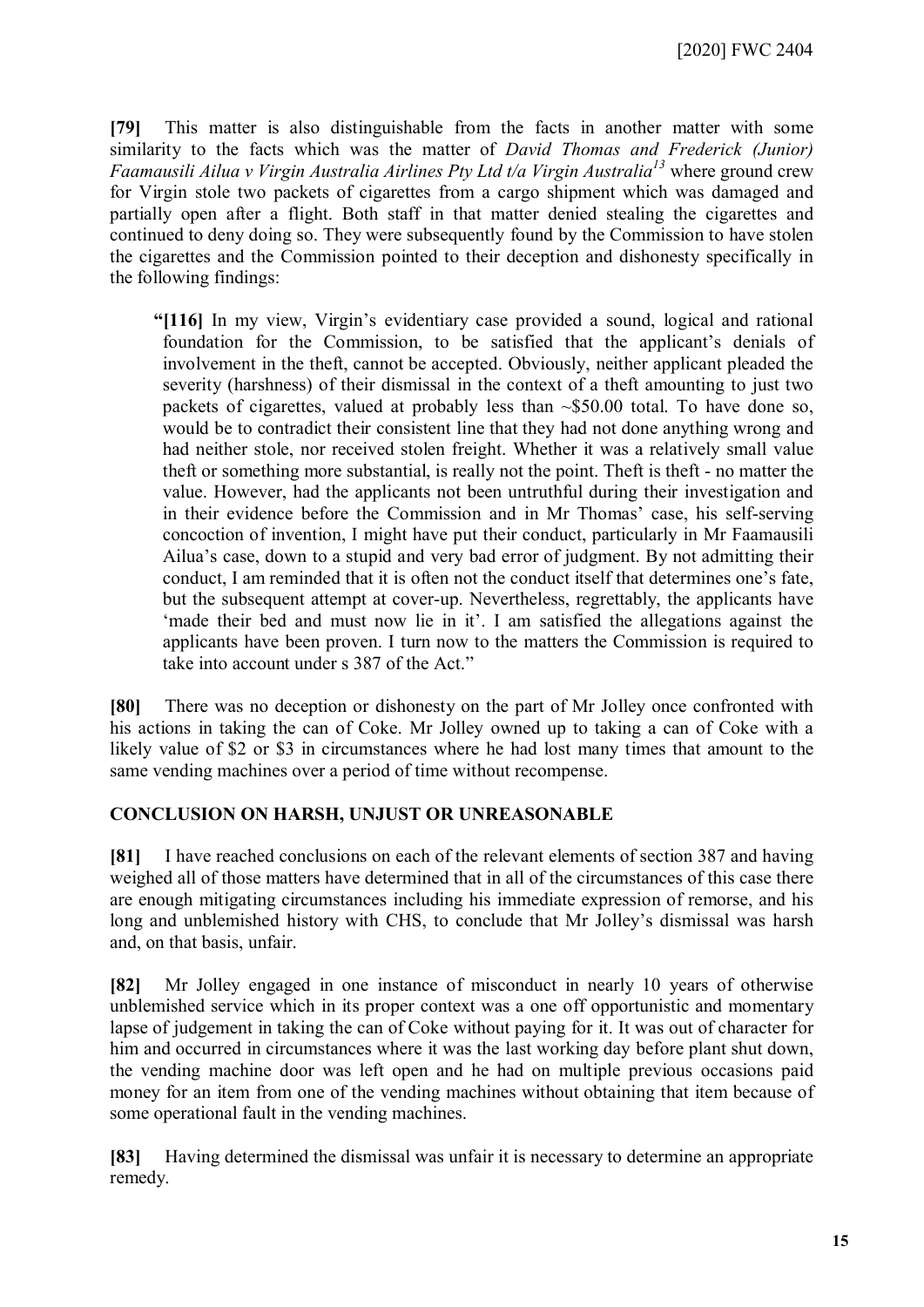# **REMEDY**

**[84]** Given the Applicant has obtained other employment and does not seek reinstatement I am satisfied that reinstatement would be inappropriate. I now turn to consideration of compensation. Section 392 provides as follows:

#### **"392 Remedy—compensation**

#### *Compensation*

(1) An order for the payment of compensation to a person must be an order that the person's employer at the time of the dismissal pay compensation to the person in lieu of reinstatement.

## *Criteria for deciding amounts*

(2) In determining an amount for the purposes of an order under subsection (1), the FWC must take into account all the circumstances of the case including:

- (a) the effect of the order on the viability of the employer's enterprise; and
- (b) the length of the person's service with the employer; and

(c) the remuneration that the person would have received, or would have been likely to receive, if the person had not been dismissed; and

(d) the efforts of the person (if any) to mitigate the loss suffered by the person because of the dismissal; and

(e) the amount of any remuneration earned by the person from employment or other work during the period between the dismissal and the making of the order for compensation; and

(f) the amount of any income reasonably likely to be so earned by the person during the period between the making of the order for compensation and the actual compensation; and

(g) any other matter that the FWC considers relevant.

#### *Misconduct reduces amount*

(3) If the FWC is satisfied that misconduct of a person contributed to the employer's decision to dismiss the person, the FWC must reduce the amount it would otherwise order under subsection (1) by an appropriate amount on account of the misconduct.

#### *Shock, distress etc. disregarded*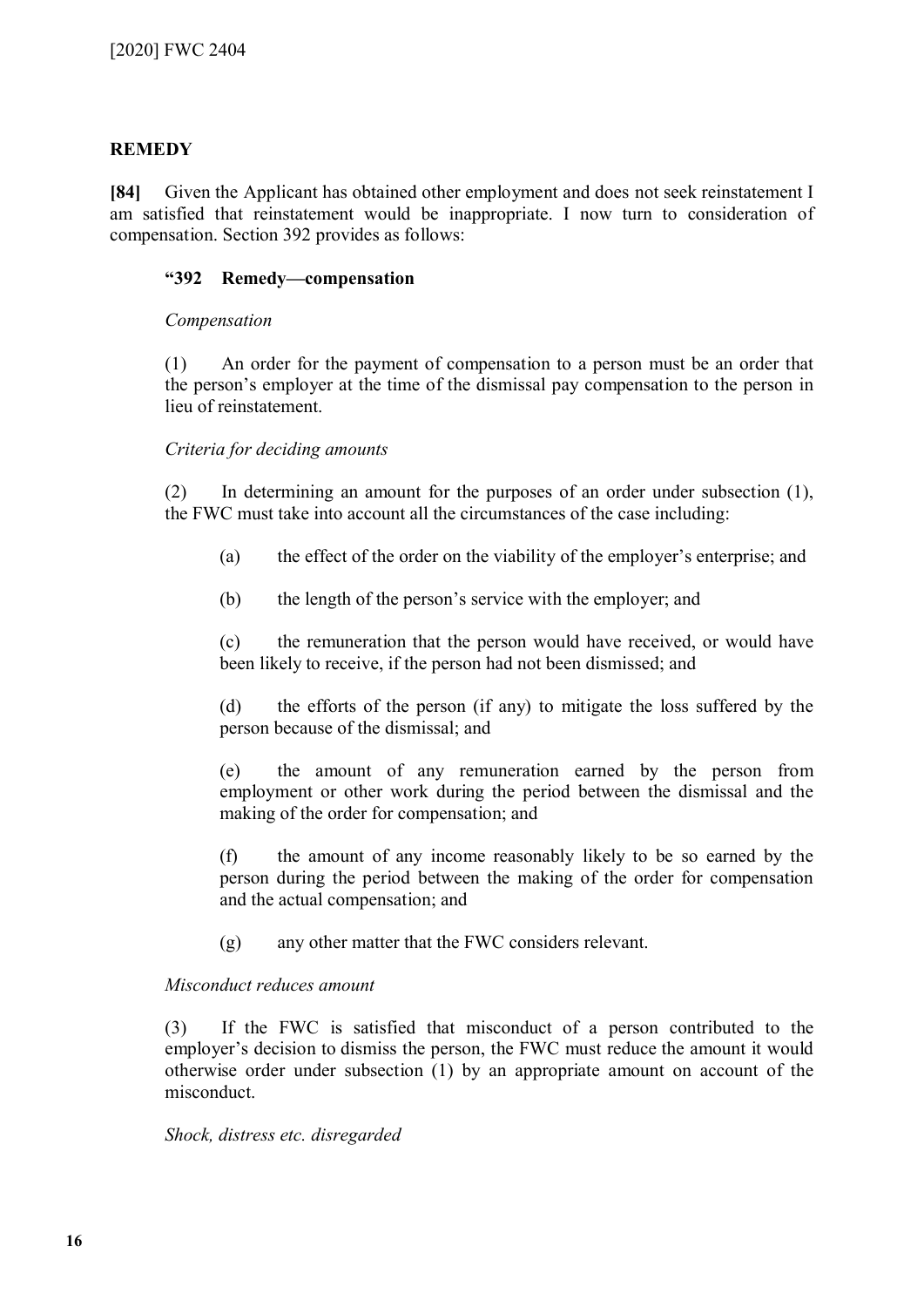(4) The amount ordered by the FWC to be paid to a person under subsection (1) must not include a component by way of compensation for shock, distress or humiliation, or other analogous hurt, caused to the person by the manner of the person's dismissal.

#### *Compensation cap*

(5) The amount ordered by the FWC to be paid to a person under subsection (1) must not exceed the lesser of:

(a) the amount worked out under subsection (6); and

(b) half the amount of the high income threshold immediately before the dismissal.

- (6) The amount is the total of the following amounts:
	- (a) the total amount of remuneration:
		- (i) received by the person; or
		- (ii) to which the person was entitled;

(whichever is higher) for any period of employment with the employer during the 26 weeks immediately before the dismissal; and

(b) if the employee was on leave without pay or without full pay while so employed during any part of that period—the amount of remuneration taken to have been received by the employee for the period of leave in accordance with the regulations."

**[85]** I have adopted the approach in *Sprigg v Paul's Licensed Festival Supermarket*<sup>[14](#page-18-13)</sup> to assessment of compensation. Despite the instance of misconduct that has damaged the previously good relationship, I am satisfied given his length of service and exemplary history it is likely had he not been terminated he would have remained in employment with CHS for at least another 6 months.

**[86]** There was some difference between the parties about the proper basis to assess his likely earnings had he continued in employment. The difference was based on the AMIEU submission that including penalty payments his earnings in the 21-week period based on year to date figures before he was terminated indicated an average over the period was \$1,809.65 per week. The one payslip that was in evidence concerning his employment with CHS and provided by Mr Jolley indicated his gross earnings for that week were \$1,537.23.

**[87]** CHS indicated that the assessment should be based on ordinary time earnings excluding other payments and submitted this was in the order of \$1400 per week. Section 392(c) refers to the remuneration that the person would have received or would have been likely to receive. There is no requirement to limit consideration to ordinary time earnings. At the same time, because the evidence is somewhat limited about the clear discrepancy between the sum in the one weekly payslip provided and the average based on year to date earnings, I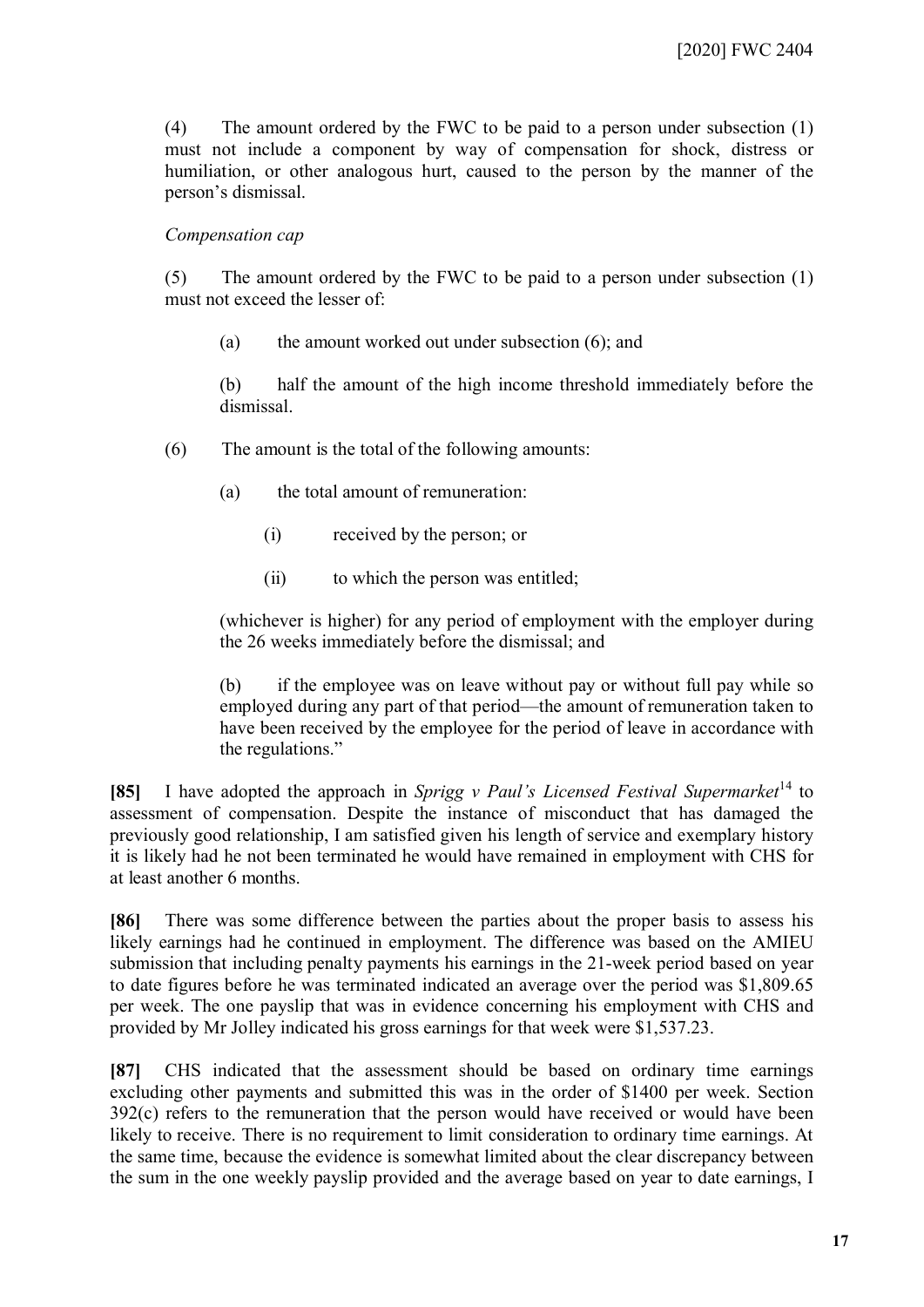have decided to adopt an estimate that falls between the figures provided at an amount of \$1650 per week. \$1650 multiplied by 26 weeks equals \$42,900.

**[88]** Mr Jolley was terminated on 11 December 2019. He was not paid notice pay. The evidence at the time of the hearing was that Mr Jolley was paid a sum for an induction and then earnings with his new employer commenced on 25 March 2020 and up to his payslip for the week ending 14 April was \$2,989.79. In the week ending 31 March he earned \$377.54. In the week ending 7 April he earned \$655.24. In the week ending 14 April he earned \$1020.91. In the week ending 21 April, although not clear based on his claimed net earnings for that week, the gross sum would have been in order of \$830 dollars. For the week ending 28 April he said he worked 32 hours and expected to be paid for the ANZAC day public holiday because he was rostered but not required to work. If that is correct he would have been paid for 40 hours which would have amounted to a sum in the order of approximately \$1000.

**[89]** On that basis as an estimate Mr Jolley earned as at 28 April approximately \$4,820.00 from his new employer. This amount deducted from \$42,900 equals \$38,080. I consider it is likely that Mr Jolley will continue to earn amounts in the order of \$900 per week from 29 April to the date of this decision and the requirement for CHS to pay compensation which I intend to order 14 days from the date of this decision. On that basis I intend to deduct a further \$2,700 based on approximately three weeks, reducing the amount to \$35,350.

**[90]** Mr Jolley has given uncontested evidence about his efforts to mitigate his loss. I make no further deduction in relation to mitigation.

**[91]** There has been no suggestion from CHS an order for compensation will affect the viability of their business.

**[92]** The AMIEU accepted that s 392(3) would need to be applied regarding misconduct in this case. I am satisfied that Mr Jolley engaged in misconduct that contributed to CHS's decision to dismiss him and it is plain on the evidence the one instance of misconduct was so serious from CHS's perspective, that it alone warranted summary dismissal.

**[93]** Whilst I have found CHS had a valid reason for dismissal, I have ultimately rejected the decision that dismissal was the appropriate course taking into account all of the full context and circumstances of this case. However, whilst I have found the misconduct was a momentary lapse of judgement, and out of character, it is important that this decision not be misunderstood as an indication that such conduct should not generally be regarded as serious. The outcome here turned on the specific facts of this case as set out above. Given the nature of the misconduct a reasonably significant discount is appropriate in this case. I have determined it should be 20%. 20% of \$35,350 equals \$7,070 and reduces the amount of compensation to \$28,280.

**[94]** \$28,280 does not exceed the compensation cap. An order will issue separately and concurrently with this decision that Cannon Hill Services Pty Ltd trading as Australian Country Choice pay to Mr Adam Jolley the sum of \$28,280 gross taxed according to law within 14 days.

**[95]** Whilst not strictly a matter for the Commission in the course of the matter it was common ground that in the event of a determination that his termination was unfair, Mr Jolley